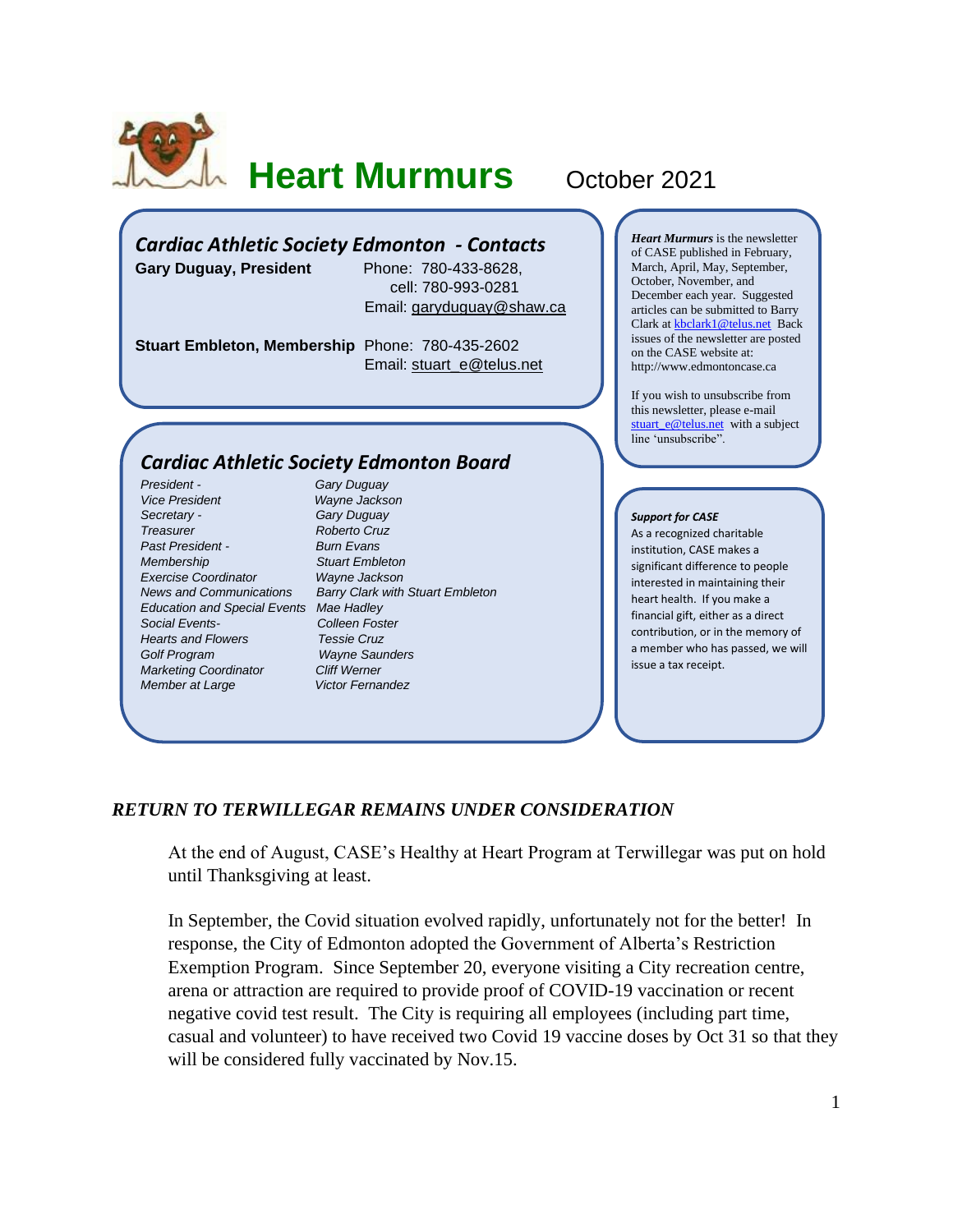Masks and face coverings are also required for entry to all City facilities. It is understood that those exercising can remove masks during their sessions if adequate physical separation between participants is maintained.

Considering that the province's hospital emergency facilities are in dire circumstances, and fact that as a group we have higher than normal risks associated with age and heart conditions, the CASE Board is requesting that the TCRC postpone the resumption of Healthy at Heart at least until January 2022. By then, hopefully, the Covid numbers will have decreased, the hospital situation will normalize.

#### *ESSENTRICS*

Nineteen members are registered for the 4 week session which wraps up on October 7. (Thanksgiving Monday is Oct. 13).

**Lynn has agreed to continue the online Tuesday and Thursday Essentrics program for the period from October 13 until December 30. This is for 12 weeks, and the cost will still be \$30 for a 4-week session or \$90 for the whole period. A real bargain!** 

Please forward your cheque to

Roberto Cruz CASE Treasurer 201- 1350 Windermere Way SW Edmonton AB T6W 2J3

Our deep gratitude to Lynn for helping us to stay active during this challenging time!

## *CASE WALKS*

The 7th walk of the year took place at Whitemud Creek on Sep. 17 with 11 walkers participating. A walk is planned for October, hopefully before a major snowfall.

#### *BAH HUMBUG*

Sadly, for the second year in a row, CASE has had to cancel the Christmas Party usually held in December. Given our present Covid situation the advisability of us sharing dinner together at that time is unduly risky. Even if the pandemic recedes rapidly, the timelines for organizing the event by year end are closing very soon.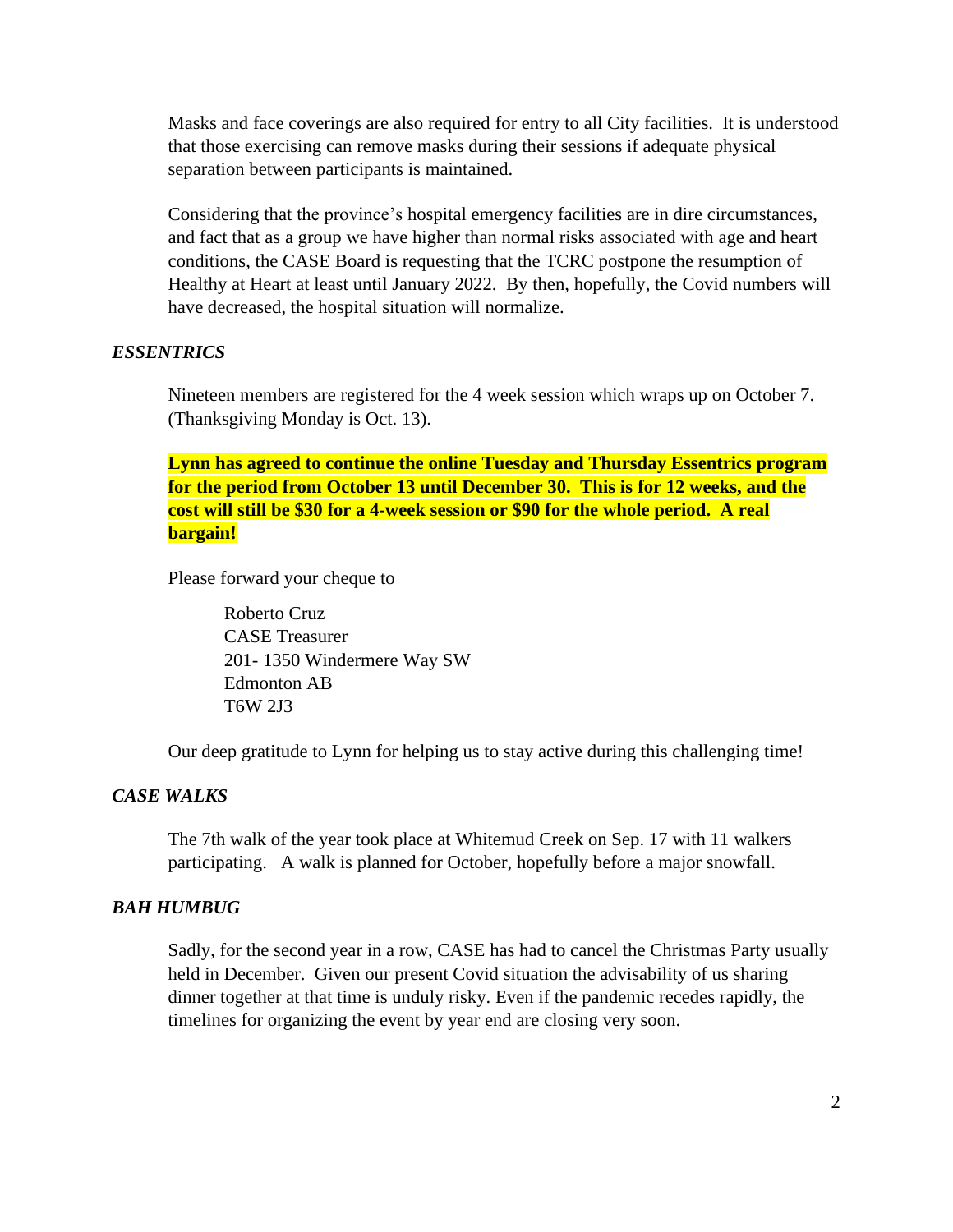#### *THE ANNUAL GENERAL MEETING*

Normally, the Annual General Meeting is held in March. The 2021 meeting was deferred due to the Covid lockdown. The Board had hoped to combine the meeting with an outdoor event during the summer, but this did not occur.

The Board has set a date, Monday November 22, 2021, for the Annual meeting. The hope is that the Covid situation is resolved over the next several weeks and a 'normal general meeting' can be organized at SEESA. If meeting restrictions are still in place, we will conduct the meeting online.

In March, the current Board agreed to continue to serve until the next AGM. All the Board Members have agreed to put their names forward again to serve until the subsequent AGM likely in March 2022. If you would like to serve on the Board until the March 2022 AGM, please contact Gary Duguay. Of course, nominations for any post can be made prior to the November meeting.

The formal notice of the AGM will be provided at the beginning of November, and it will outline the agenda and indicate whether it will be held on line or in person.

#### *CHOOSING A HOME EXERCISE MACHINE*

Even if you enjoy exercising outdoors, there are times when it's too cold, too hot, or otherwise uncomfortable or impractical to walk, jog, or cycle outside. And like many people, perhaps you've let your gym membership lapse. So how do you make sure you're getting an aerobic, heart-protecting workout most days of the week?

Maybe it's time to invest in a home exercise machine, such as a treadmill or elliptical machine. Not only can you exercise in the privacy of your home, you can also easily break up your workout into 10- to 15-minute stints throughout the day, whenever it's convenient for you. Current guidelines recommend getting at least 2.5 hours of heart rate–elevating (aerobic) exercise each week.

**Consider your health history:** While all exercise machines provide an aerobic workout, some may be better suited to you than others, depending on your personal situation, says Janice McGrail, physical therapist at Harvard-affiliated Spaulding Rehabilitation Network. By the time most people reach middle age, it's not uncommon to have at least one joint or muscle problem, from either overuse or injury. It could be creaky knees or hips, a sore shoulder, tender wrists, or an achy lower back. Other health issues might also be worth considering.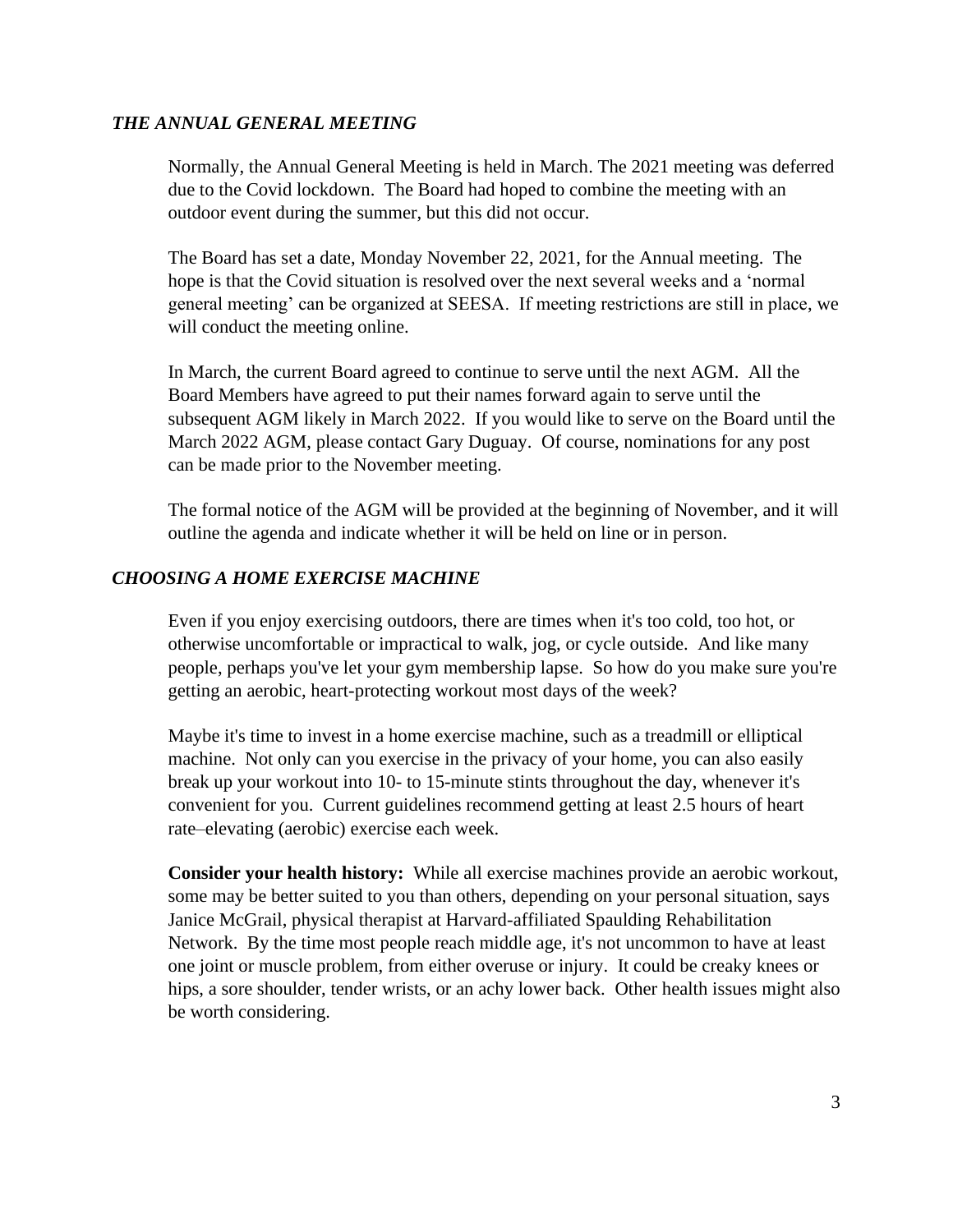"If you have arthritis in your hips or knees, a stationary bike lets you avoid weight bearing that might be painful," says McGrail. Make sure to adjust the seat height so there's a slight bend in your knees when the ball of your foot is on the pedal at its lowest point, which helps avoid knee strain. A stationary bike is also a good choice for novice exercisers and those with balance issues.

But if osteoporosis is a concern, weight-bearing exercise — which you can get from a treadmill or elliptical machine — is beneficial. With an elliptical machine, your feet don't come up and down off the steps, so the weight-bearing action is more moderate, - McGrail notes.

Ellipticals have the additional advantage of working your arms as well as your legs. You can also find stationary bikes with arms that move back and forth, in case you need the added stability of being able to sit instead of stand. However, be sure to consider any history of pain in your shoulders or elbows, since the repetitive motion might exacerbate that problem.

Rowing machines may be the best option for a total-body workout: they require you to use your arms, legs, and core muscles. Because they use so many muscle groups, these machines probably aren't best for those who are less fit or beginners. Rowing machines also aren't advisable for people prone to back pain.

**Treadmill tips:** As one of the original home exercise machines, treadmills remain among the most popular. When considering your options, choose a model with a sturdy frame and an electric motor rather than a nonmotorized treadmill. Much of the machine's price depends on the motor's quality, durability, and strength; expect to spend at least \$1,000. You'll need at least a 3-horsepower motor for running versus just walking.

Make sure the walking or running area (called the deck or belt) is long enough for your stride. This will vary depending on your height and if you plan to run, which requires a longer stride. Other key features include an emergency stop button for safety, easy-touse buttons, and gauges with letters and numbers that are large enough for you to see clearly.

Before you buy any type of equipment, check reviews or ratings for different exercise machines. Consumer Reports [\(www.consumerreports.org\)](https://www.consumerreports.org/) and many running and fitness magazines offer reliable information. If possible, try out the machine in person at a bigbox or sporting goods store or one that specializes in exercise equipment.

Source: *[Harvard Heart Letter](https://www.health.harvard.edu/newsletters/harvard_heart_letter/2021/march)* Published: March, 2021 https://www.health.harvard.edu/hearthealth/choosing-a-home-exercise-machine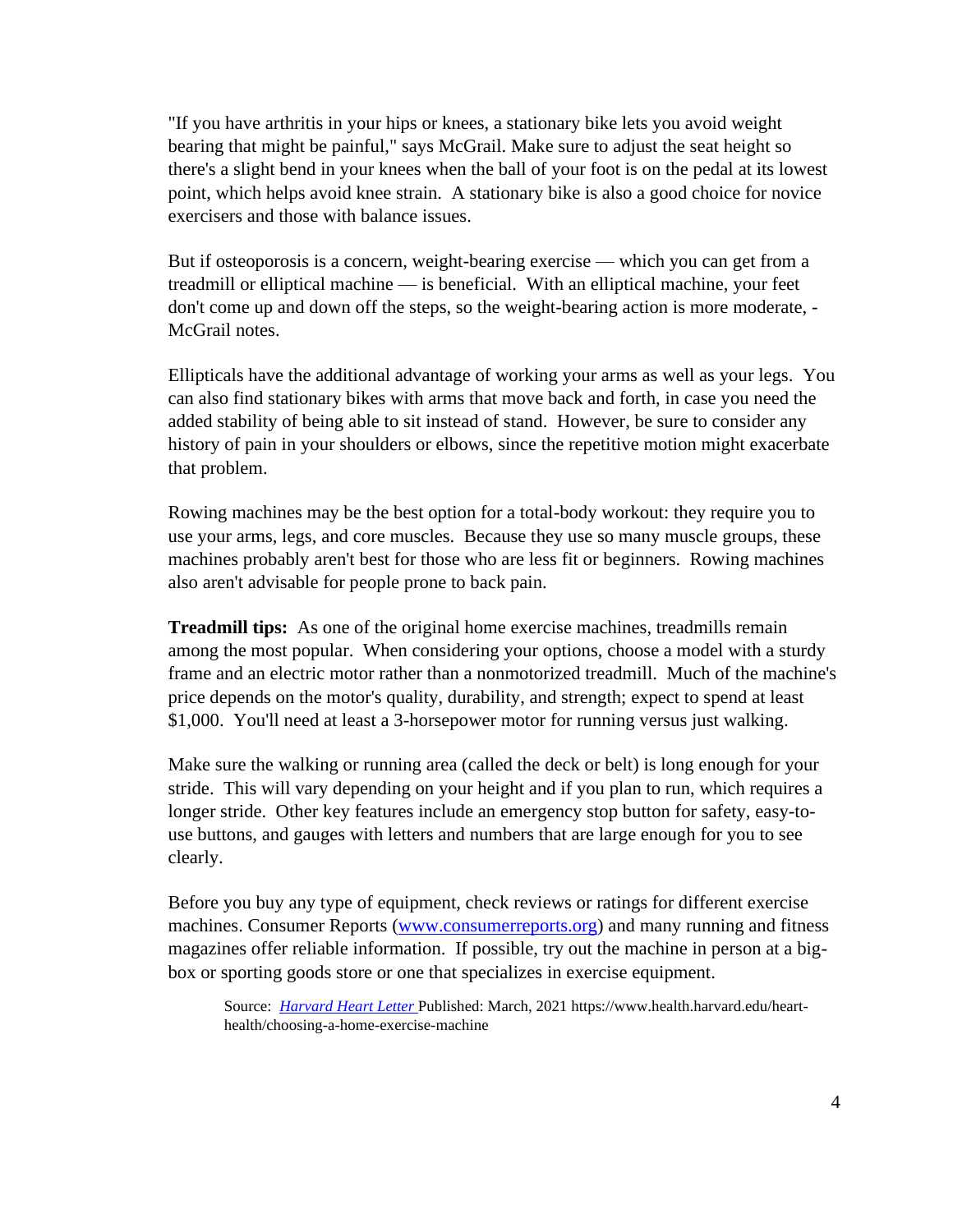

## *CASE GOLF TOURNAMENT AND AWARDS NIGHT*

The CASE Golf Tournament that took place July 21, and the Annual Golf Dinner and Awards Night was held on Wednesday September 8 at Boston Pizza. We had 21 in attendance, had a great meal, and presented award trophies. Congratulations to all!

Trophy winners were:

- BEST GROSS SCORE: BILL BOYD
- BEST NET SCORE: GRACE WERNER
- LONGEST DRIVE, (LADIES) GAIL DUNNIGAN
- LONGES DRIVE, (MEN) CLIFF WERNER
- CLOSEST TO PIN: BILL BOYD
- DUGUAY (Tied)

• LONGEST PUTT: WAYNE JACKSON & AARON

Weekly golf will continue throughout the fall until such time as the weather restricts further play. Wayne Saunders CASE Golf coordinator